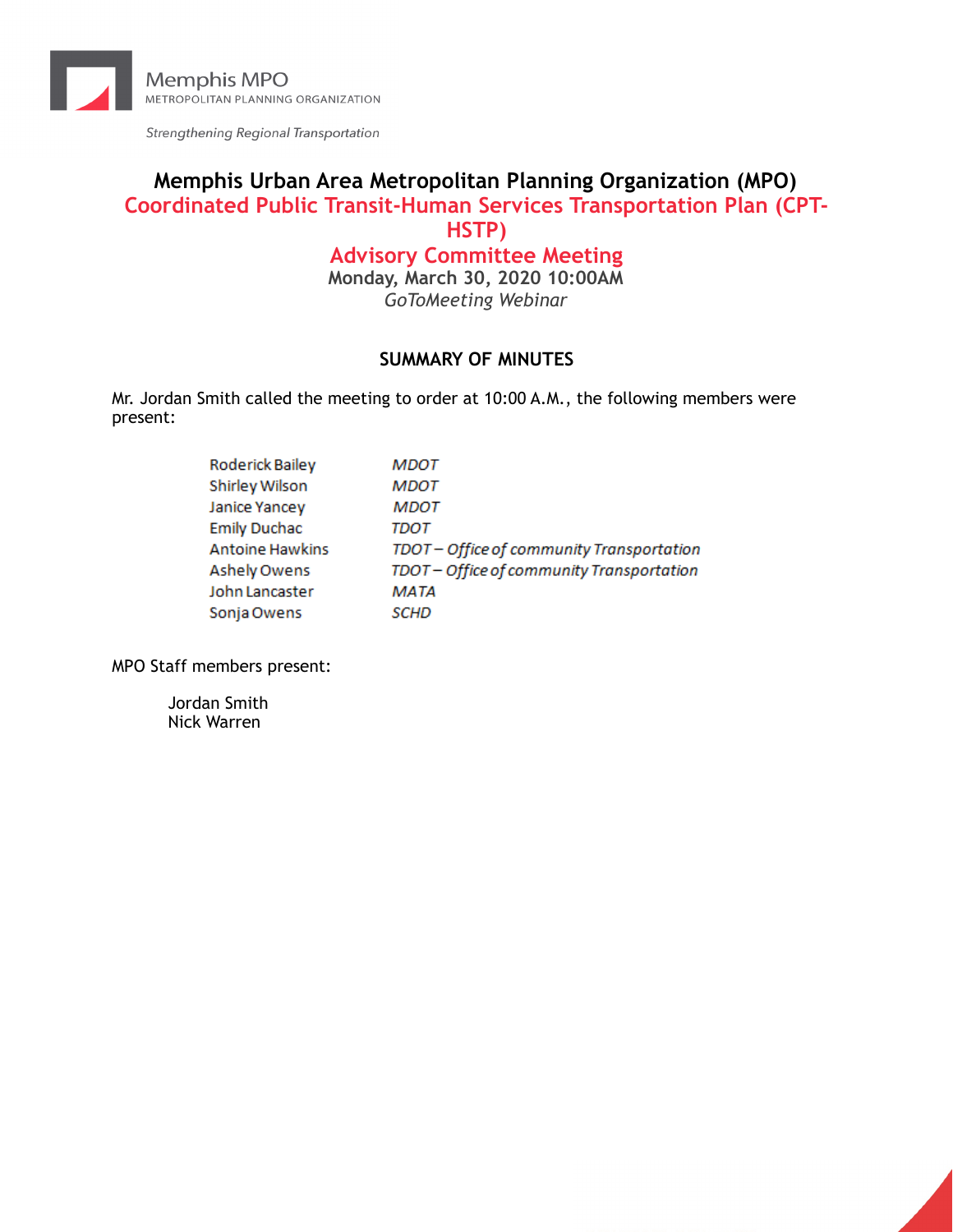#### 1) **Welcome and Introductions**

Mr. Jordan Smith welcomed the committee members and provided an overview of the agenda for the meeting.

#### **2) Announcements, Memphis MPO**

Mr. Smith provided an overview of the Section 5310 funding awards made by the Tennessee Department of Transportation (TDOT), the Mississippi Department of Transportation (MDOT), the Arkansas Department of Transportation (ARDOT), and the Memphis Area Transit Authority (MATA) within the 2016 CPT-HSTP Study Area for Fiscal Years (FY) 2016-2019. In addition, Mr. Smith provided an update on the implementation of the recommendations included in the 2016 CPT-HSTP. Mr. Smith covered key implementation milestones and items that were presented at previous CPT-HSTP Committee Meetings, including the One Click, One Call Center (901 RideChoice), the Arkansas Statewide Transit Coordination Plan, and the Aaron Henry Health Center and Sephora Plan Partnership

Mr. Smith provided committee members with the opportunity to provide additional updates on 5310 funding awards. Mr. John Lancaster indicated that MATA is working with Innovate Memphis to identify next steps for the One Click, One Call Center, and noted that a consultant had been selected for the project.

#### **3) Upcoming 2021 CPT-HSTP Update**

Mr. Smith notified members that the Memphis MPO will be updating the CPT-HSTP, and provided an overview of the major proposed updates to the plan. Mr. Smith indicated that the MPO will seek to further integrate transit asset management and safety performance measures, tailor the plan's scope to a more manageable area and number of agencies, and will seek to incorporate additional new technologies into strategy development.

Mr. Smith presented the proposed timeline for the plan's development, and noted that the MPO plans to begin plan development in the Summer of 2020, plans to begin engaging the public and other stakeholders in the Fall of 2020, and intends to adopt the plan in the Spring of 2021.

Mr. Smith provided an overview of the peer agency review conducted by MPO staff, and noted that the MPO will use information gathered from this review to identify areas in which the scope of the 2021 CPT-HSTP can be expanded.

#### **4) General Discussion**

Following the presentation, Mr. Smith provided members with the opportunity to provide feedback on any trends, challenges, or general ideas or enhancements to the scope of the 2021 CPT-HSTP.

Ms. Shirley Wilson indicated that she believed that the expanded scope of the 2016 CPT-HSTP was adequate and manageable, and would be the preferred option for the 2021 CPT-HSTP. Ms. Emily Duchac concurred, and noted that the expanded scope accounts for transit users traveling from rural to urban areas. Mr. Lancaster concurred.

Mr. Lancaster indicated that from a transit provider perspective, there is an ongoing need to identify ways to coordinate with medical providers for non-emergency medical trips, and accounting for emerging technologies that can assist in that effort will be important. Mr. Lancaster stated that the Federal Transit Administration (FTA) has begun releasing grant funding opportunities to research areas in which technology can address those issues. Ms. Wilson indicated that the Multi-State Transit Technical Assistance Program